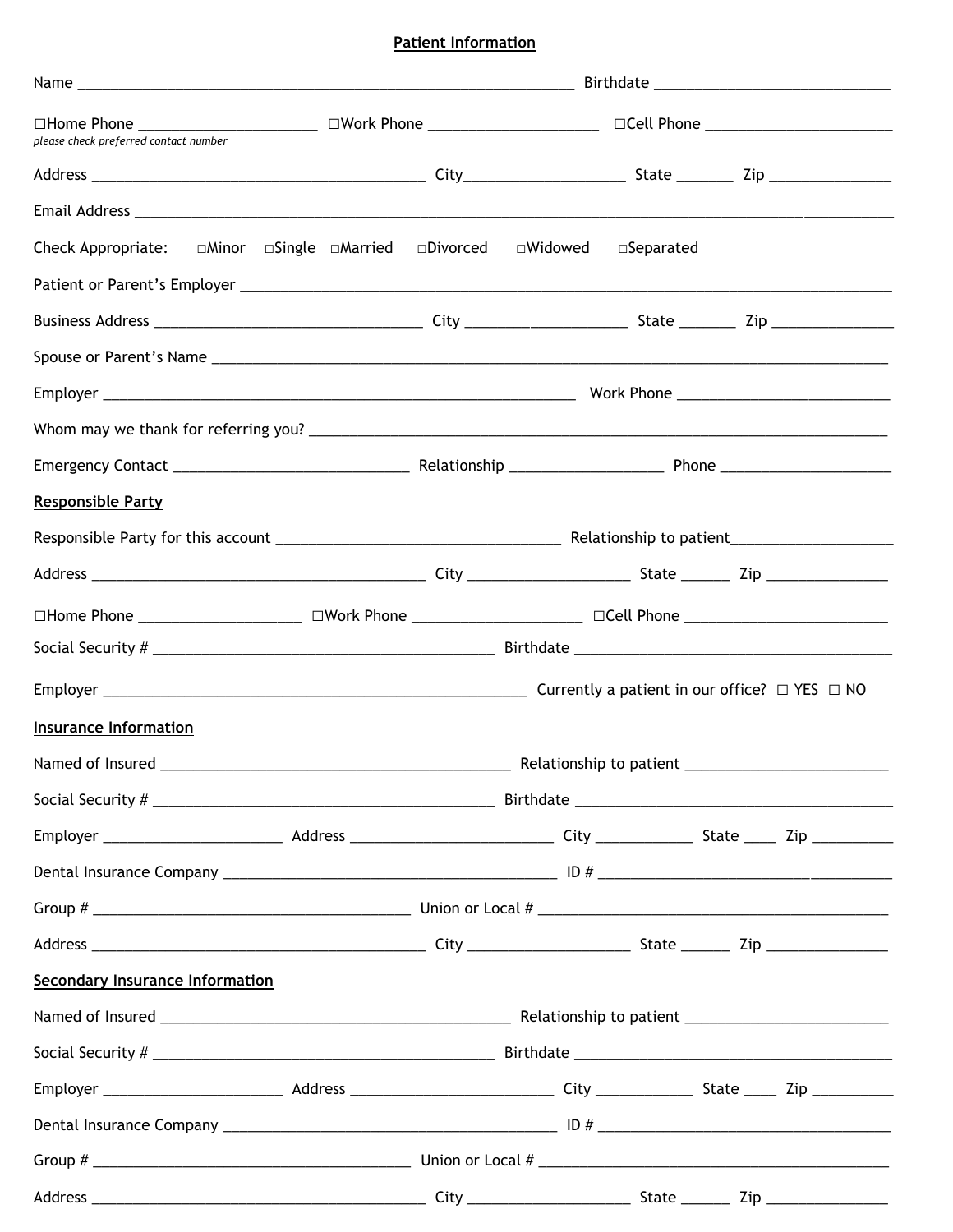## **MEDICAL HISTORY**

| Although dental personnel primarily treat the area in and around your mouth, your mouth is part of your entire body. Health problems that you may<br>have, or medication that you may be taking, could have an important interrelationship with the dentistry you will receive. Thank you for answering the<br>following questions. |                                                       |                                                                      |                                                  |  |  |  |
|-------------------------------------------------------------------------------------------------------------------------------------------------------------------------------------------------------------------------------------------------------------------------------------------------------------------------------------|-------------------------------------------------------|----------------------------------------------------------------------|--------------------------------------------------|--|--|--|
|                                                                                                                                                                                                                                                                                                                                     |                                                       |                                                                      |                                                  |  |  |  |
|                                                                                                                                                                                                                                                                                                                                     |                                                       |                                                                      |                                                  |  |  |  |
| Are you under a physician's care now? $\Box$ Yes $\Box$ No                                                                                                                                                                                                                                                                          |                                                       |                                                                      |                                                  |  |  |  |
| Have you ever been hospitalized or had a major operation? $\Box$ Yes $\Box$ No                                                                                                                                                                                                                                                      |                                                       | If yes, please explain                                               |                                                  |  |  |  |
| Have you ever had a serious head or neck injury? $\Box$ Yes $\Box$ No                                                                                                                                                                                                                                                               |                                                       |                                                                      |                                                  |  |  |  |
| Are you taking any medications, pills, or drugs? $\Box$ Yes $\Box$ No                                                                                                                                                                                                                                                               |                                                       | If yes, please list all medications, prescribed and over the counter |                                                  |  |  |  |
| Do you use tobacco? $\Box$ Yes $\Box$ No                                                                                                                                                                                                                                                                                            |                                                       |                                                                      |                                                  |  |  |  |
| Do you use controlled substances? $\Box$ Yes $\Box$ No                                                                                                                                                                                                                                                                              |                                                       |                                                                      |                                                  |  |  |  |
| Have you taken Fosamax, Boniva, Actonel or other meds with bisphosphonates?                                                                                                                                                                                                                                                         |                                                       |                                                                      |                                                  |  |  |  |
| Are you on a special diet? $\Box$ Yes $\Box$ No                                                                                                                                                                                                                                                                                     |                                                       |                                                                      |                                                  |  |  |  |
|                                                                                                                                                                                                                                                                                                                                     |                                                       |                                                                      |                                                  |  |  |  |
| Women: Are you                                                                                                                                                                                                                                                                                                                      | Pregnant/Trying to get pregnant? $\Box$ Yes $\Box$ No | Nursing? □Yes □No                                                    | Taking oral contraceptives? $\Box$ Yes $\Box$ No |  |  |  |
| Are you allergic to any of the following?                                                                                                                                                                                                                                                                                           |                                                       |                                                                      |                                                  |  |  |  |
| $\Box$ Aspirin<br>$\Box$ Penicillin                                                                                                                                                                                                                                                                                                 | $\Box$ Codeine<br>$\Box$ Metal<br>$\Box$ Acrylic      | $\Box$ Latex<br>$\Box$ Sulfa Drugs                                   | $\Box$ Local Anesthetics                         |  |  |  |
|                                                                                                                                                                                                                                                                                                                                     |                                                       |                                                                      |                                                  |  |  |  |
|                                                                                                                                                                                                                                                                                                                                     |                                                       |                                                                      |                                                  |  |  |  |
| Please check if have had any of the following.<br>$\Box$ AIDS/HIV Positive                                                                                                                                                                                                                                                          | $\Box$ Cortisone Medicine                             | $\Box$ Hemophilia                                                    | $\Box$ Radiation Treatments                      |  |  |  |
| $\Box$ Alzheimer's Disease                                                                                                                                                                                                                                                                                                          | $\square$ Diabetes                                    | $\Box$ Hepatitis A                                                   | □Recent Weight Loss                              |  |  |  |
| $\Box$ Anaphylaxis                                                                                                                                                                                                                                                                                                                  | $\Box$ Drug Addiction                                 | $\Box$ Hepatitis B or C                                              | $\Box$ Renal Dialysis                            |  |  |  |
| $\Box$ Anemia                                                                                                                                                                                                                                                                                                                       | $\Box$ Easily Winded                                  | $\Box$ Herpes                                                        | $\Box$ Rheumatic Fever                           |  |  |  |
|                                                                                                                                                                                                                                                                                                                                     |                                                       | $\Box$ High Blood Pressure                                           | $\Box$ Rheumatism                                |  |  |  |
| $\Box$ Angina<br>$\Box$ Arthritis/Gout                                                                                                                                                                                                                                                                                              | $\square$ Emphysema                                   | $\Box$ High Cholesterol                                              | □Scarlet Fever                                   |  |  |  |
| $\Box$ Artificial Heart Valve                                                                                                                                                                                                                                                                                                       | $\square$ Epilepsy or Seizures                        | $\Box$ Hives or Rash                                                 |                                                  |  |  |  |
|                                                                                                                                                                                                                                                                                                                                     | $\Box$ Excessive Bleeding                             |                                                                      | $\Box$ Shingles<br>□Sickle Cell Disease          |  |  |  |
| $\Box$ Artificial Joint                                                                                                                                                                                                                                                                                                             | $\Box$ Excessive Thirst                               | $\Box$ Hypoglycemia                                                  |                                                  |  |  |  |
| $\Box$ Asthma                                                                                                                                                                                                                                                                                                                       | $\Box$ Fainting Spells/Dizziness                      | $\Box$ Irregular Heartbeat                                           | $\square$ Sinus Trouble                          |  |  |  |
| □Blood Disease                                                                                                                                                                                                                                                                                                                      | □Frequent Cough                                       | □Kidney Problems                                                     | $\Box$ Spina Bifida                              |  |  |  |
| $\Box$ Blood Transfusion                                                                                                                                                                                                                                                                                                            | □Frequent Diarrhea                                    | $\Box$ Leukemia                                                      | □Stomach/Intestinal Disease                      |  |  |  |
| □Breathing Problem                                                                                                                                                                                                                                                                                                                  | $\Box$ Frequent Headaches                             | □Liver Disease                                                       | $\square$ Stroke                                 |  |  |  |
| $\Box$ Bruises Easily                                                                                                                                                                                                                                                                                                               | $\Box$ Genital Herpes                                 | □ Low Blood Pressure                                                 | $\Box$ Swelling of Limbs                         |  |  |  |
| $\Box$ Cancer                                                                                                                                                                                                                                                                                                                       | $\Box$ Glaucoma                                       | □ Lung Disease                                                       | □Thyroid Disease                                 |  |  |  |
| $\Box$ Chemotherapy                                                                                                                                                                                                                                                                                                                 | $\Box$ Hay Fever                                      | □ Mitral Valve Prolapse                                              | $\Box$ Tonsillitis                               |  |  |  |
| $\Box$ Chest Pains                                                                                                                                                                                                                                                                                                                  | □Heart Attack/Failure                                 | $\Box$ Osteoporosis                                                  | $\Box$ Tuberculosis                              |  |  |  |
| □ Cold Sores/Fever Blisters                                                                                                                                                                                                                                                                                                         | $\Box$ Heart Murmur                                   | $\Box$ Pain in Jaw Joints                                            | □Tumors or Growths                               |  |  |  |
| □ Congenital Heart Disorder                                                                                                                                                                                                                                                                                                         | □Heart Pace Maker                                     | □ Parathyroid Disease                                                | $\Box$ Ulcers                                    |  |  |  |
| $\Box$ Convulsions                                                                                                                                                                                                                                                                                                                  | □Heart Trouble/Disease                                | □Psychiatric Care                                                    | □Venereal Disease                                |  |  |  |
|                                                                                                                                                                                                                                                                                                                                     |                                                       |                                                                      | □Yellow Jaundice                                 |  |  |  |

Have you ever had any serious illness not listed above? □Yes □No If yes, please explain \_\_\_\_\_\_\_\_\_\_\_\_\_\_\_\_\_\_\_\_\_\_\_\_\_\_\_\_\_

Comments \_\_\_\_\_\_\_\_\_\_\_\_\_\_\_\_\_\_\_\_\_\_\_\_\_\_\_\_\_\_\_\_\_\_\_\_\_\_\_\_\_\_\_\_\_\_\_\_\_\_\_\_\_\_\_\_\_\_\_\_\_\_\_\_\_\_\_\_

To the best of my knowledge, the questions on this form have been accurately answered. I understand that providing incorrect information can be dangerous to my (or patient's) health. It is my responsibility to inform the dental office of any changes in medical status.